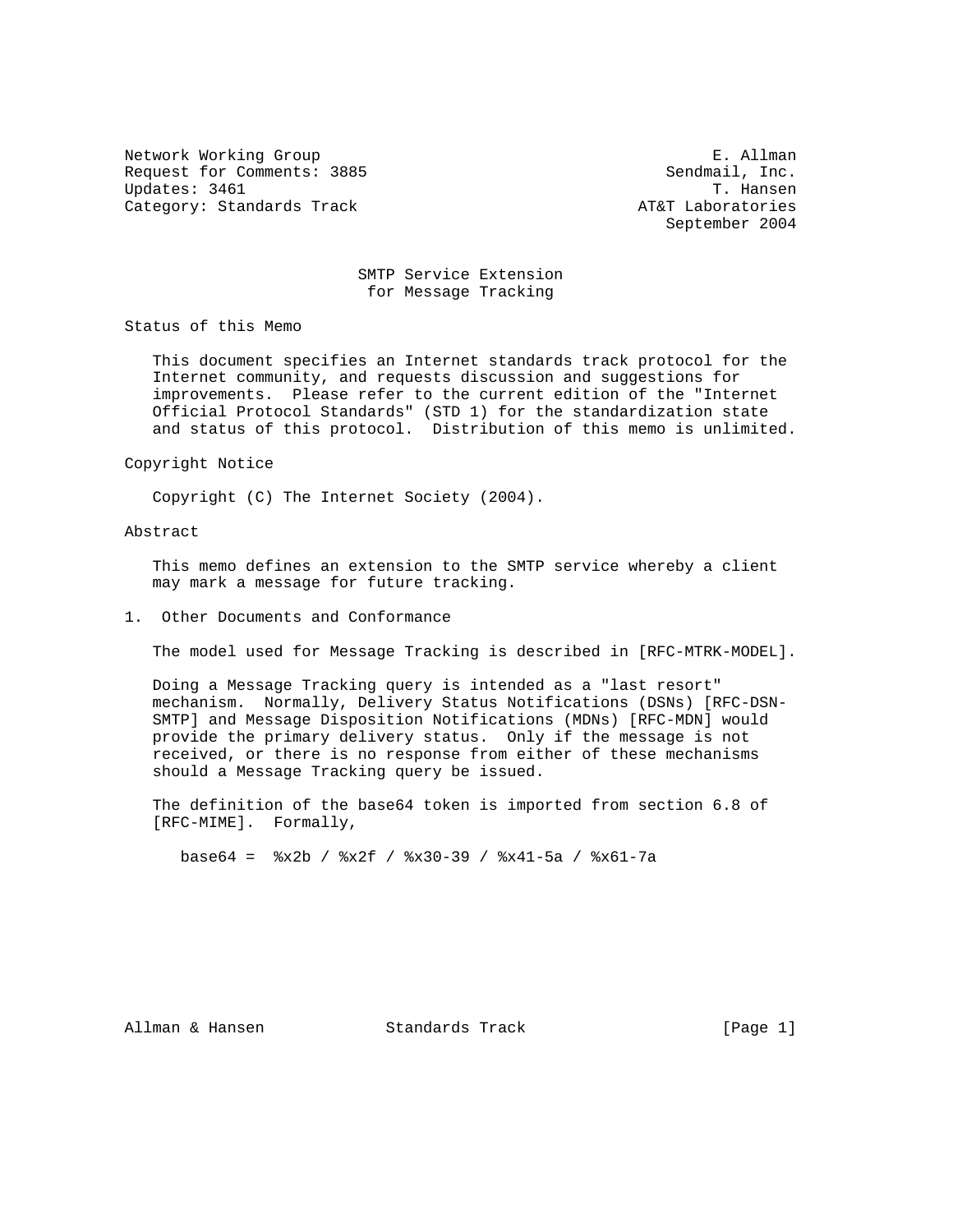The definition of the DIGIT token is imported from [RFC-MSGFMT]. Formally,

 $DIGIT =$   $%x30-39$ 

Syntax notation in this document conforms to [RFC-ABNF].

 The key words "MUST", "MUST NOT", "REQUIRED", "SHALL", "SHALL NOT", "SHOULD", "SHOULD NOT", "RECOMMENDED", "MAY", and "OPTIONAL" in this document are to be interpreted as described in BCP 14, RFC 2119 [RFC-KEYWORDS].

2. SMTP Extension Overview

 The Message Tracking SMTP service extension uses the SMTP service extension mechanism described in [RFC-ESMTP]. The following service extension is hereby defined:

- (1) The name of the SMTP service extension is "Message Tracking".
- (2) The EHLO keyword value associated with this extension is "MTRK".
- (3) No parameters are allowed with this EHLO keyword value. Future documents may extend this specification by specifying parameters to this keyword value.
- (4) One optional parameter using the keyword "MTRK" is added to the MAIL command. In addition, the ENVID parameter of the MAIL command (as defined in RFC 3461) MUST be supported, with extensions as described below. The ORCPT parameter of the RCPT command (as defined in RFC 3461) MUST also be supported. All semantics associated with ENVID and ORCPT described in RFC 3461 MUST be supported as part of this extension.
- (5) The maximum length of a MAIL command line is increased by 40 characters by the possible addition of the MTRK keyword and value. Note that the 507 character extension of RCPT commands for the ORCPT parameter and the 107 character extension of MAIL commands for the ENVID parameter as mandated by RFC 3461 [RFC- DSN-SMTP] must also be included.
- (6) No SMTP verbs are defined by this extension.

Allman & Hansen Standards Track [Page 2]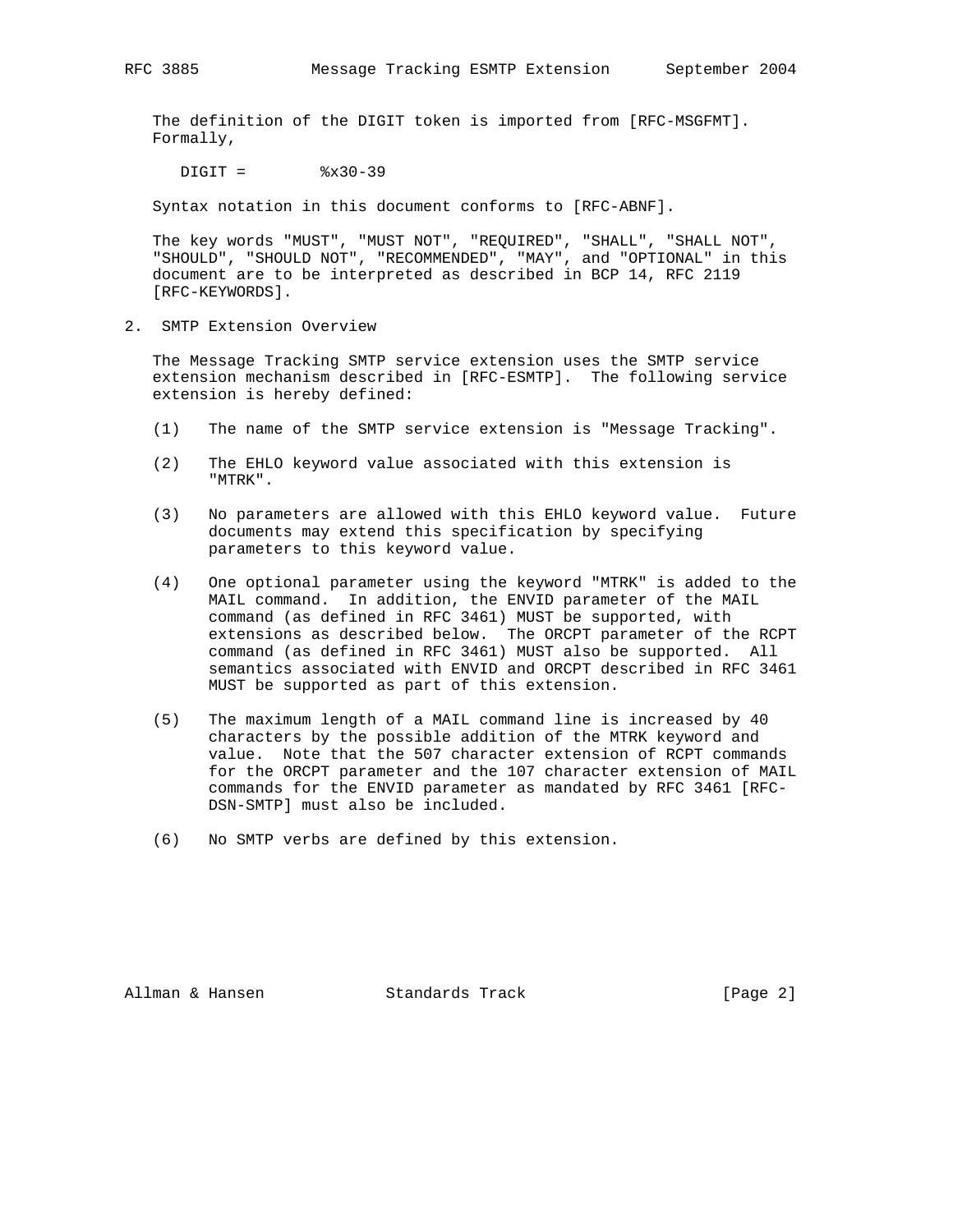3. The Extended MAIL Command

 The extended MAIL command is issued by an SMTP client when it wishes to inform an SMTP server that message tracking information should be retained for future querying. The extended MAIL command is identical to the MAIL command as defined in [RFC-SMTP], except that MTRK, ORCPT, and ENVID parameters appear after the address.

3.1. The MTRK parameter to the ESMTP MAIL command

 Any sender wishing to request the retention of data for further tracking of message must first tag that message as trackable by creating two values A and B:

- A = some-large-random-number
- $B = SHA1(A)$

 The large random number A is calculated on a host-dependent basis. See [RFC-RANDOM] for a discussion of choosing good random numbers. This random number MUST be at least 128 bits but MUST NOT be more than 1024 bits.

 The 128-bit hash B of A is then computed using the SHA-1 algorithm as described in [NIST-SHA1].

 The sender then base64 encodes value B and passes that value as the mtrk-certifier on the MAIL command:

|                         | mtrk-parameter = "MTRK=" mtrk-certifier [ ":" mtrk-timeout ] |
|-------------------------|--------------------------------------------------------------|
| mtrk-certifier = base64 | ; authenticator                                              |
| mtrk-timeout = 1*9DIGIT | ; seconds until timeout                                      |

 A is stored in the originator's tracking database to validate future tracking requests as described in [RFC-MTRK-MTQP]. B is stored in tracking databases of compliant receiver MTAs and used to authenticate future tracking requests.

 The mtrk-timeout field indicates the number of seconds that the client requests that this tracking information be retained on intermediate servers, as measured from the initial receipt of the message at that server. Servers MAY ignore this value if it violates local policy. In particular, servers MAY silently enforce an upper limit to how long they will retain tracking data; this limit MUST be at least one day.

 If no mtrk-timeout field is specified then the server should use a local default. This default SHOULD be 8-10 days and MUST be at least one day. Notwithstanding this clause, the information MUST NOT be

Allman & Hansen Standards Track [Page 3]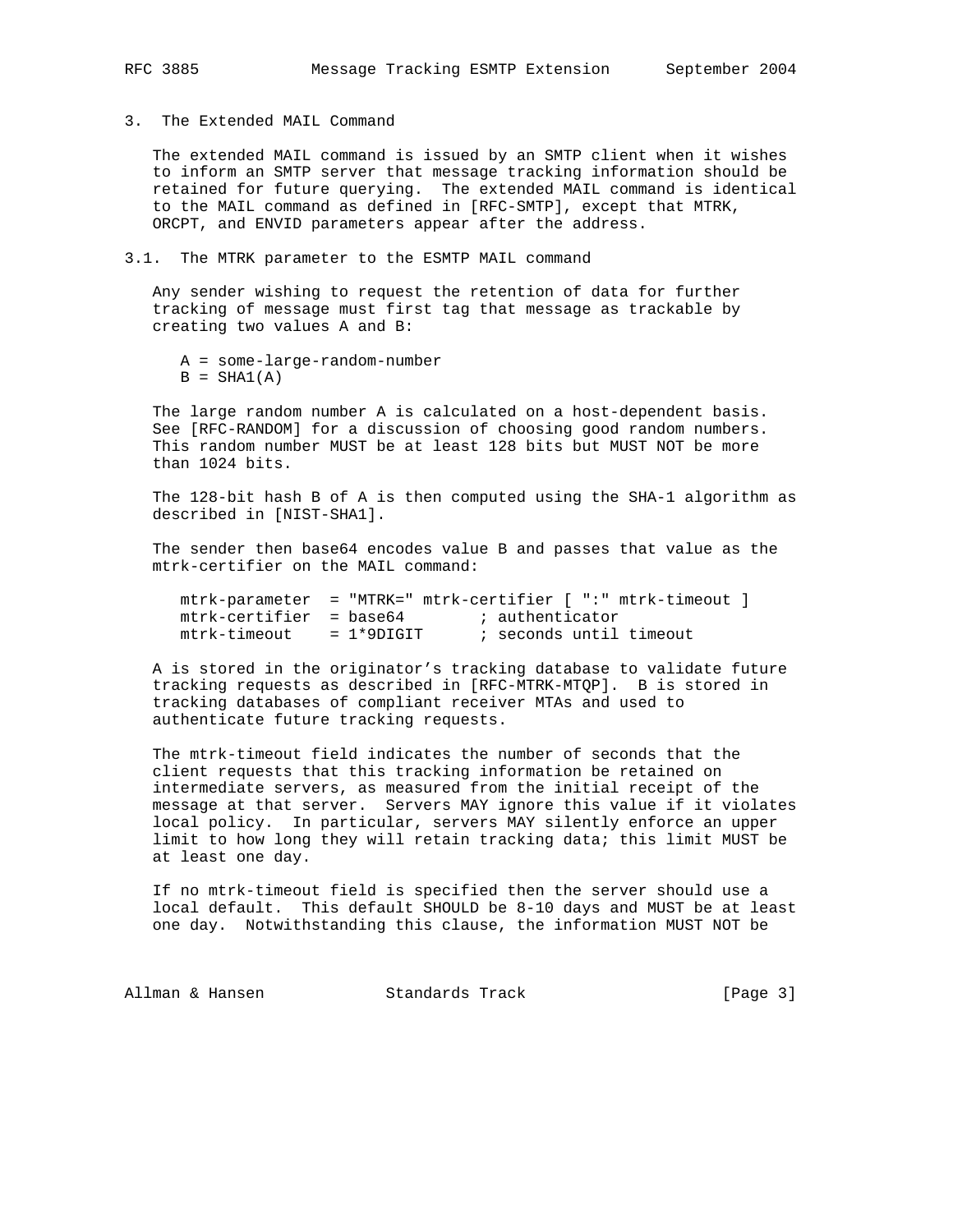expired while the message remains in the queue for this server: that is, an MTQP server MUST NOT deny knowledge of a message while that same message sits in the MTA queue.

 If the message is relayed to another compliant SMTP server, the MTA acting as the client SHOULD pass an mtrk-timeout field equal to the remaining life of that message tracking information. Specifically, the tracking timeout is decremented by the number of seconds the message has lingered at this MTA and then passed to the next MTA. If the decremented tracking timeout is less than or equal to zero, the entire MTRK parameter MUST NOT be passed to the next MTA; essentially, the entire tracking path is considered to be lost at that point.

 See [RFC-DELIVERYBY] section 4 for an explanation of why a timeout is used instead of an absolute time.

## 3.2. Use of ENVID

 To function properly, Message Tracking requires that each message have a unique identifier that is never reused by any other message. For that purpose, if the MTRK parameter is given, an ENVID parameter MUST be included, and the syntax of ENVID from RFC 3461 is extended as follows:

| $envid$ -parameter = "ENVID=" unique-envid |                        |  |  |
|--------------------------------------------|------------------------|--|--|
| unique-envid                               | = local-envid "@" fɑhn |  |  |
| local-envid                                | $=$ xtext              |  |  |
| fahn                                       | $=$ xtext              |  |  |

 The unique-envid MUST be chosen in such a way that the same ENVID will never be used by any other message sent from this system or any other system. In most cases, this means setting fqhn to be the fully qualified host name of the system generating this ENVID, and local envid to an identifier that is never re-used by that host.

In some cases, the total length of (local-envid + fqhn + 1) (for the '@' sign) may exceed the total acceptable length of ENVID (100). In this case, the fqhn SHOULD be replaced by the SHA1(fqhn) encoded into BASE64. After encoding, the 160 bit SHA-1 will be a 27 octet string, which limits local-envid to 72 octets. Implementors are encouraged to use an algorithm for the local-envid that is reasonably unique. For example, sequential integers have a high probability of intersecting with sequential integers generated by a different host, but a SHA-1 of the current time of day concatenated with the host's IP address and a random number are unlikely to intersect with the same algorithm generated by a different host.

Allman & Hansen Standards Track [Page 4]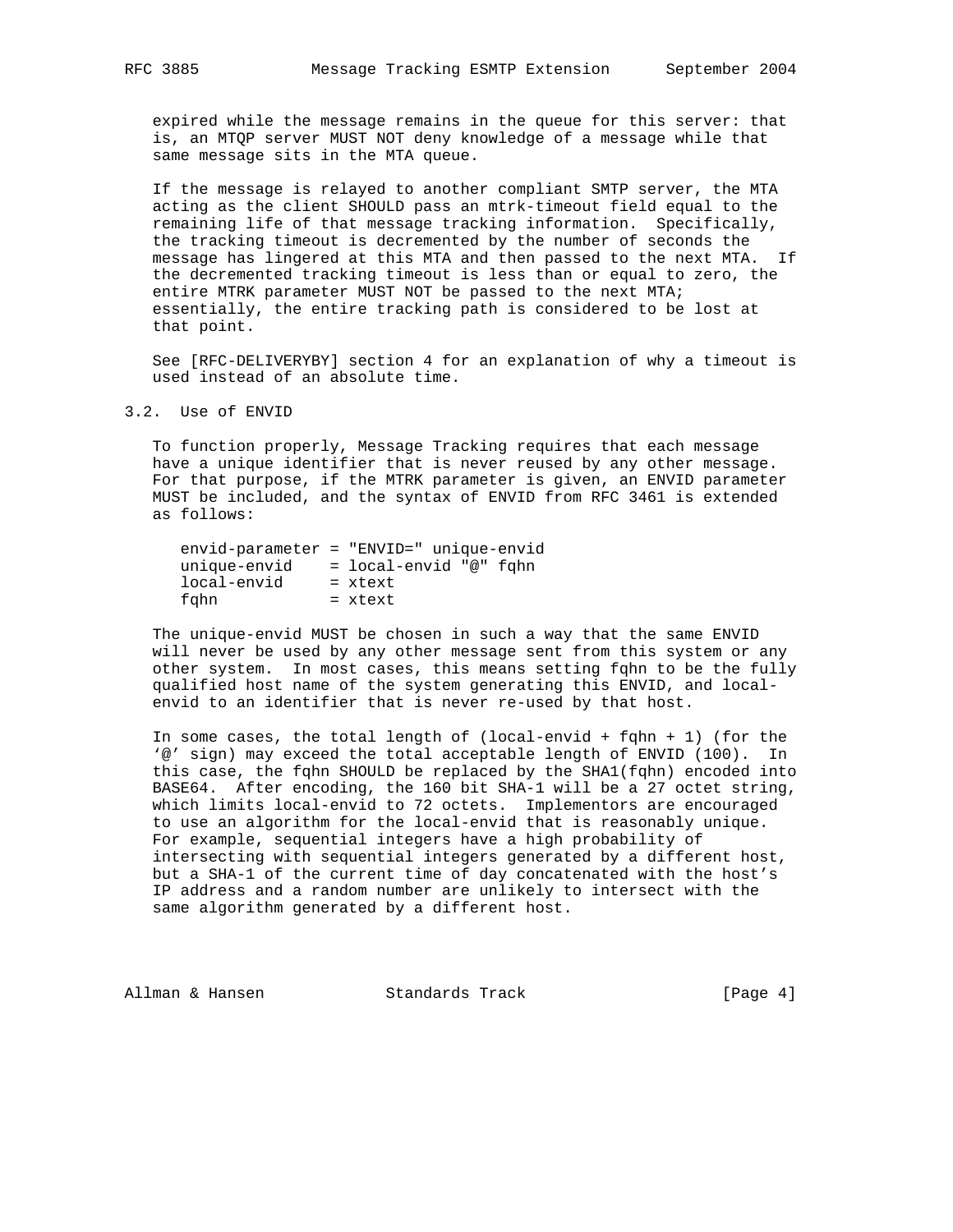Any resubmissions of this message into the message transmission system MUST assign a new ENVID. In this context, "resubmission" includes forwarding or resending a message from a user agent, but does not include MTA-level aliasing or forwarding where the message does not leave and re-enter the message transmission system.

## 3.3. Forwarding Tracking Certifiers

 MTAs SHOULD forward unexpired tracking certifiers to compliant mailers as the mail is transferred during regular hop-to-hop transfers. If the "downstream" MTA is not MTRK-compliant, then the MTRK= parameter MUST be deleted. If the downstream MTA is DSN compliant, then the ENVID and ORCPT parameters MUST NOT be deleted.

 If aliasing, forwarding, or other redirection of a recipient occurs, and the result of the redirection is exactly one recipient, then the MTA SHOULD treat this as an ordinary hop-to-hop transfer and forward the MTRK=, ENVID=, and ORCPT= values; these values MUST NOT be modified except for decrementing the mtrk-timeout field of the MTRK= value, which MUST be modified as described in section 4.1 above.

 MTAs MUST NOT copy MTRK certifiers when a recipient is aliased, forwarded, or otherwise redirected and the redirection results in more than one recipient. However, an MTA MAY designate one of the multiple recipients as the "primary" recipient to which tracking requests shall be forwarded; other addresses MUST NOT receive tracking certifiers. MTAs MUST NOT forward MTRK certifiers when doing mailing list expansion.

- 4. Security Considerations
- 4.1. Denial of service

 An attacker could attempt to flood the database of a server by submitting large numbers of small, tracked messages. In this case, a site may elect to lower its maximum retention period retroactively.

4.2. Confidentiality

 The mtrk-authenticator value ("A") must be hard to predict and not reused.

 The originating client must take reasonable precautions to protect the secret. For example, if the secret is stored in a message store (e.g., a "Sent" folder), the client must make sure the secret isn't accessible by attackers, particularly on a shared store.

Allman & Hansen Standards Track [Page 5]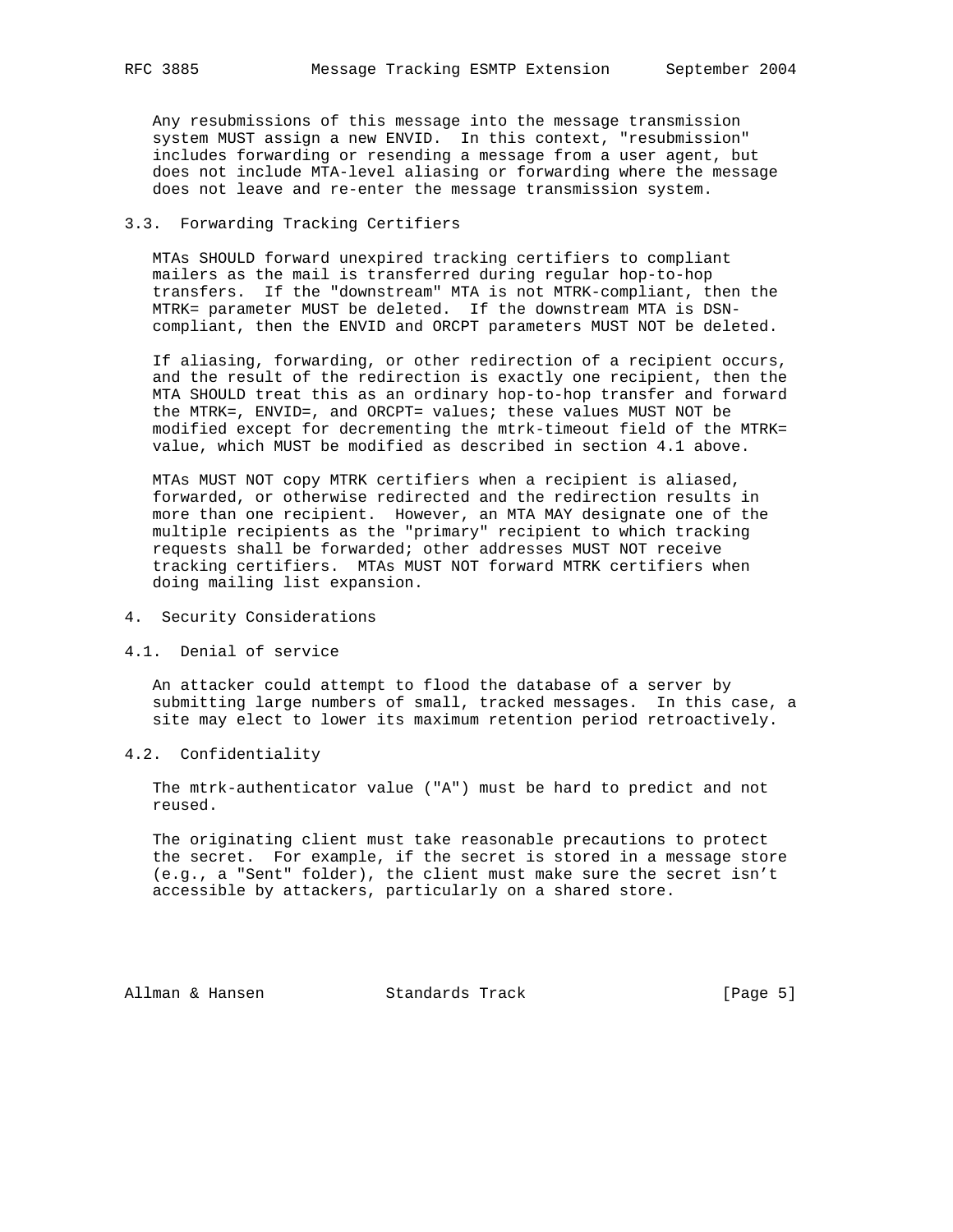Many site administrators believe that concealing names and topologies of internal systems and networks is an important security feature. MTAs need to balance such desires with the need to provide adequate tracking information.

 In some cases site administrators may want to treat delivery to an alias as final delivery in order to separate roles from individuals. For example, sites implementing "postmaster" or "webmaster" as aliases may not wish to expose the identity of those individuals by permitting tracking through those aliases. In other cases, providing the tracking information for an alias is important, such as when the alias points to the user's preferred public address.

 Therefore, implementors are encouraged to provide mechanisms by which site administrators can choose between these alternatives.

5. IANA Considerations

IANA has registered the SMTP extension defined in section 3.

6. Acknowledgements

 Several individuals have commented on and enhanced this document, including Philip Hazel, Alexey Melnikov, Lyndon Nerenberg, Chris Newman, and Gregory Neil Shapiro.

- 7. References
- 7.1. Normative References
	- [RFC-MTRK-MODEL] Hansen, T., "Message Tracking Model and Requirements", RFC 3888, September 2004. [RFC-MTRK-MTQP] Hansen, T., "Message Tracking Query Protocol", RFC 3887, September 2004. [RFC-ABNF] Crocker, D., Ed. and P. Overell, "Augmented BNF for Syntax Specifications: ABNF", RFC 2234, November 1997. [RFC-ESMTP] Klensin, J., Freed, N., Rose, M., Stefferud, E., and D. Crocker, "SMTP Service Extensions", STD 10, RFC 1869, November 1995. [RFC-KEYWORDS] Bradner, S., "Key words for use in RFCs to Indicate Requirement Levels", BCP 14, RFC 2119, March 1997.

| Allman & Hansen | Standards Track | [Page 6] |  |
|-----------------|-----------------|----------|--|
|                 |                 |          |  |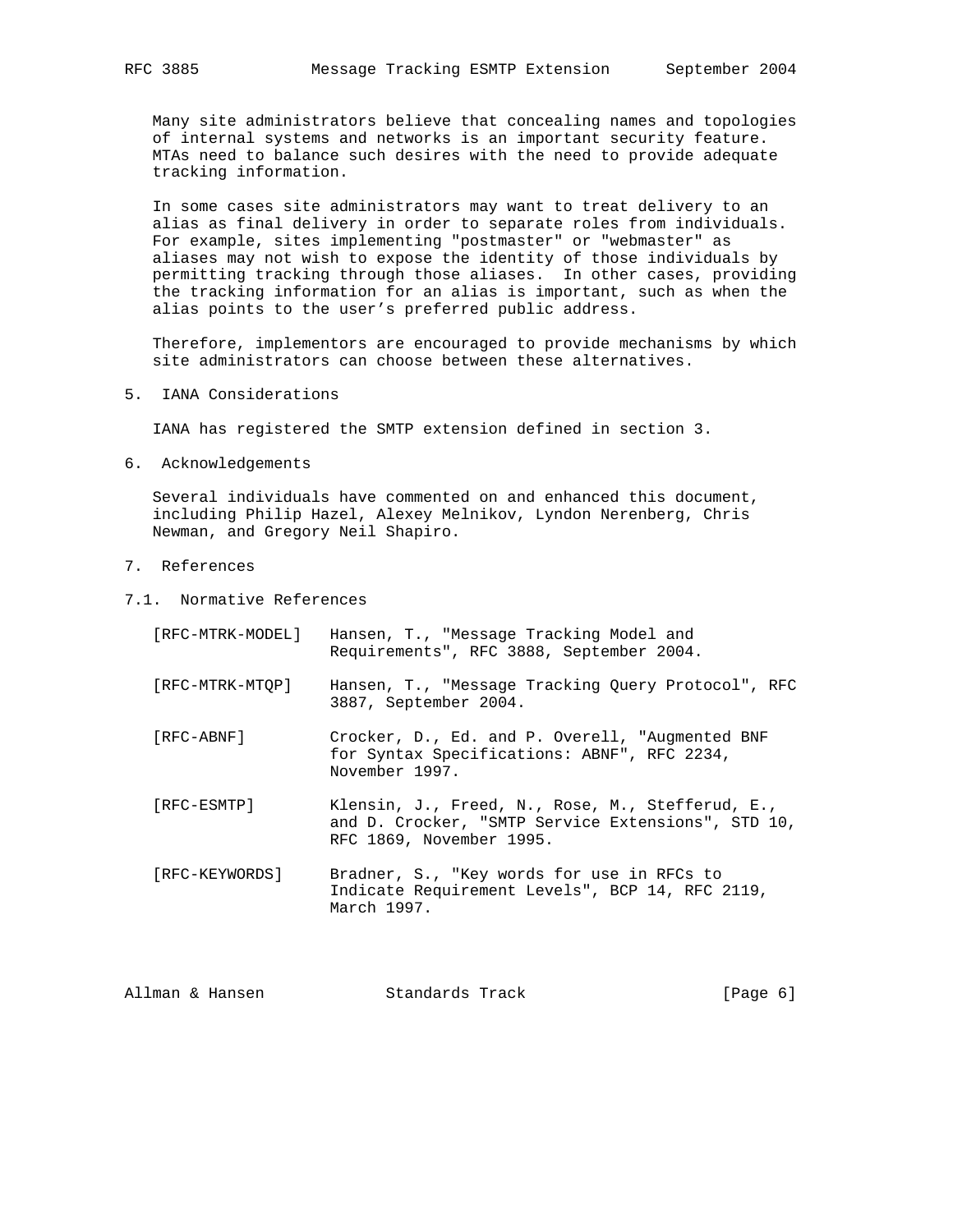| RFC 3885                      | Message Tracking ESMTP Extension<br>September 2004                                                                                                         |
|-------------------------------|------------------------------------------------------------------------------------------------------------------------------------------------------------|
| [RFC-MIME]                    | Freed, N. and N. Borenstein, "Multipurpose<br>Internet Mail Extensions (MIME) Part One: Format<br>of Internet Message Bodies", RFC 2045, November<br>1996. |
| [NIST-SHA1]                   | NIST FIPS PUB 180-1, "Secure Hash Standard"<br>National Institute of Standards and Technology,<br>U.S. Department of Commerce, May 1994.                   |
| [RFC-SMTP]                    | Klensin, J., Ed., "Simple Mail Transfer Protocol",<br>RFC 2821, April 2001.                                                                                |
| [RFC-MSGFMT]                  | Resnick, P., Ed., "Internet Message Format", RFC<br>2822, April 2001.                                                                                      |
| 7.2. Informational References |                                                                                                                                                            |
| [RFC-DELIVERYBY]              | Newman, D., "Deliver By SMTP Service Extension",<br>RFC 2852, June 2000.                                                                                   |
| [RFC-DSN-SMTP]                | Moore, K., "Simple Mail Transfer Protocol (SMTP)<br>Service Extension for Delivery Status<br>Notifications (DSNs)", RFC 3461, January 2003.                |
| [RFC-MDN]                     | Hansen, T. and G. Vaudreuil, Eds., "Message<br>Disposition Notification", RFC 3798, May 2004.                                                              |
| [RFC-RANDOM]                  | Eastlake, D., Crocker, S., and J. Schiller,<br>"Randomness Recommendations for Security", RFC                                                              |

1750, December 1994.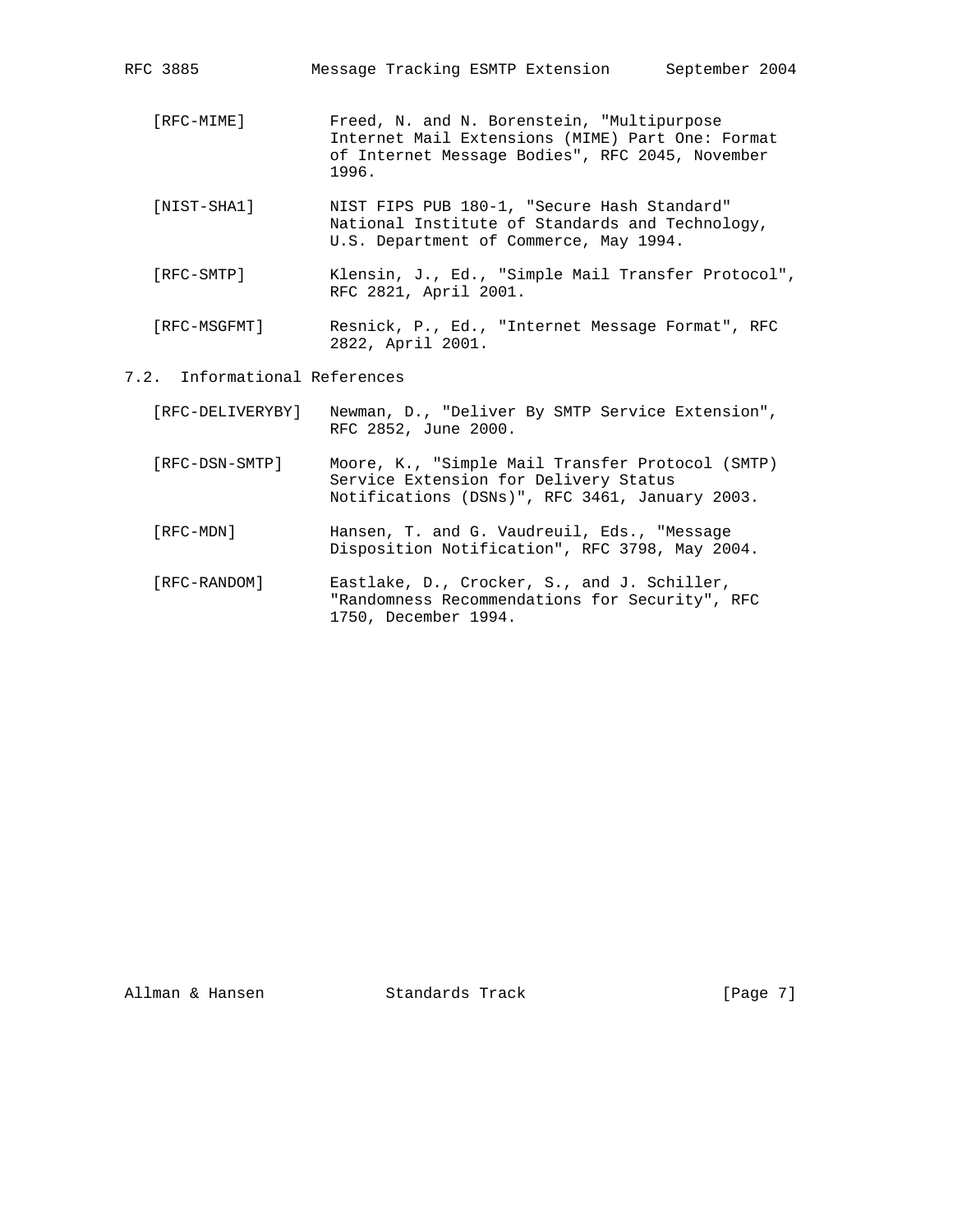8. Authors' Addresses

 Eric Allman Sendmail, Inc. 6425 Christie Ave, 4th Floor Emeryville, CA 94608 U.S.A.

 Phone: +1 510 594 5501 Fax: +1 510 594 5429 EMail: eric@Sendmail.COM

 Tony Hansen AT&T Laboratories Middletown, NJ 07748 U.S.A.

 Phone: +1 732 420 8934 EMail: tony+msgtrk@maillennium.att.com

Allman & Hansen Standards Track [Page 8]